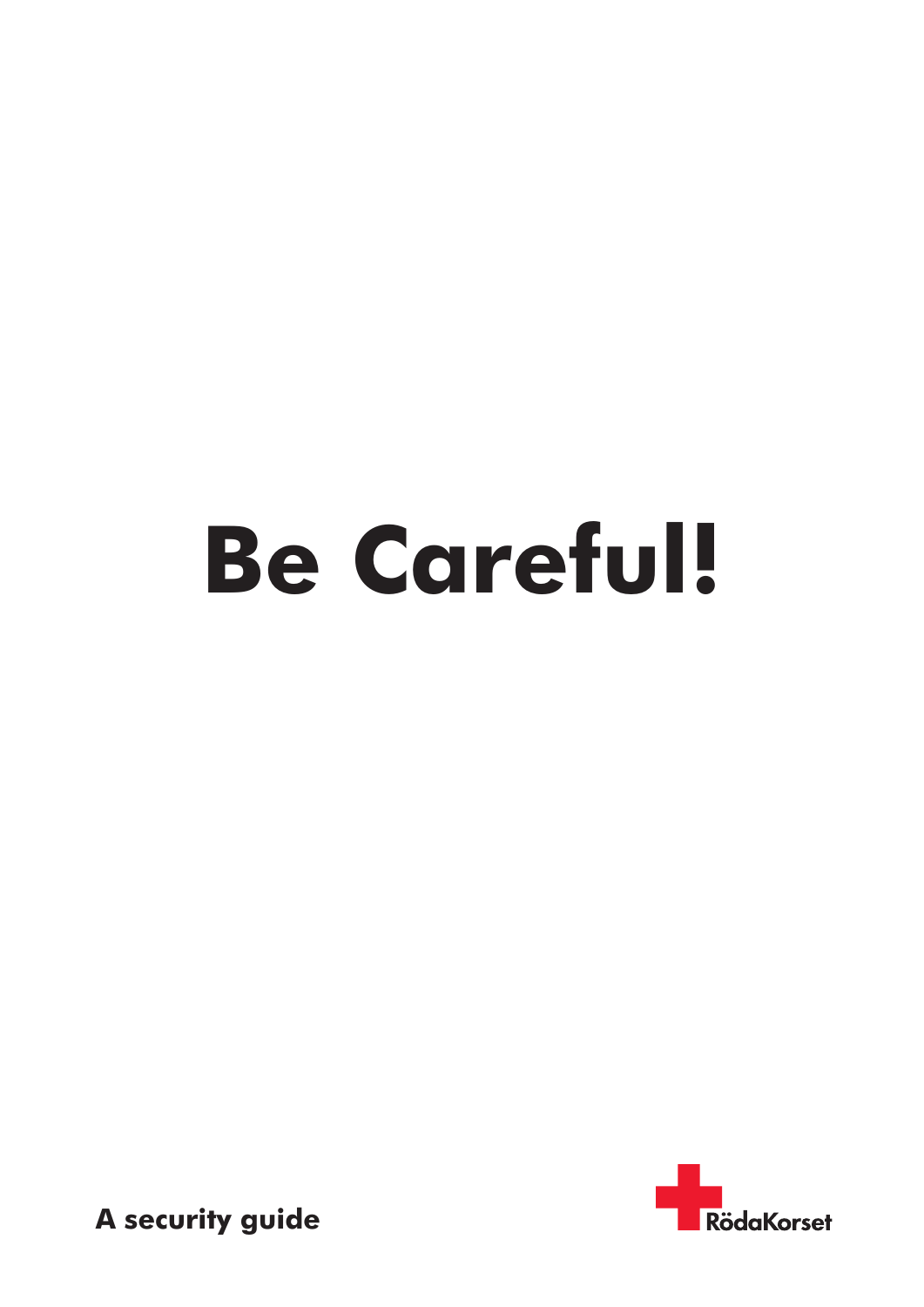# **Scope and application of the Security Guide**

**This Security Guide is a basic tool for volunteers, elected representatives, employees, delegates, trainees, students and others on assignment for the Swedish Red Cross (SRC) in Sweden and/or abroad. It promotes a culture of security awareness and offers a "security first" approach before, during and after an activity.**

**The security guide is also a prevention tool, which aims to enhance the security and wellbeing of volunteers and staff as well as those receiving our support.** 

**A security routine is designed to help prevent security incidents before, during and after an activity.**

**The guide should be distributed and explained to both active and new volunteers and staff as part of their introduction.**

#### **Why do we need a security guide?**

Red Cross volunteers and staff work in many different environments. It is important to understand the local security situation in order to minimise risks they face, reduce their own vulnerability and increasing their capacities to deliver humanitarian services. Local adaption of the security guide should take into account three security levels:

**Level I** – Low risk during normal situations. How to ensure the security and wellbeing of volunteers/ staff while carrying out the work? Particularly during activities in public places, isolated places, in the event of traffic accidents or activities in areas with socioeconomic problems.

**Level II** – Intermediate risk emergency aid efforts (operations during and after a major accident). How is security ensured during a crisis, emergency or disaster situation?

**Level III** – High risk efforts (situations during demonstrations, conflicts or riots). How is security ensured during demonstrations, protests, riots or open conflicts that entail a greater risk in a critical situation?

This guide covers the first two levels only. Those working in conflict or high risk environments (Level III) should be specially trained and have a higher level of security training.

#### **The seven pillars of security**

The Red Cross's security in the field, international as well as national, institutional as well as individual, is based on seven key principles known as the seven pillars of security. The first two are particularly important for Red Cross members and staff during missions as they explain the importance of being accepted and seen as a representative of the Red Cross. The subsequent principles are relevant for all organisations, institutions and companies that value the security of their staff.

#### **1. Acceptance**

It is important to be accepted as a neutral, impartial and humanitarian actor by those around you.

Acceptance at an individual level is also necessary. Red Cross personnel must accept behaving in accordance with the Fundamental Principles of the Red Cross, the Swedish Red Cross security routines, the volunteer policy and the code of conduct, and they should have read the security guide.

Volunteers and staff should keep themselves informed about the mission, branch actions, the Red Cross in general, the chain of events and what it could lead to. They must actively communicate with the local community and be prepared to adjust activities as needed to ensure acceptance in the area that they are working.

Red Cross personnel continually monitor the local situation to understand the issues that could have a negative impact on acceptance by those around them.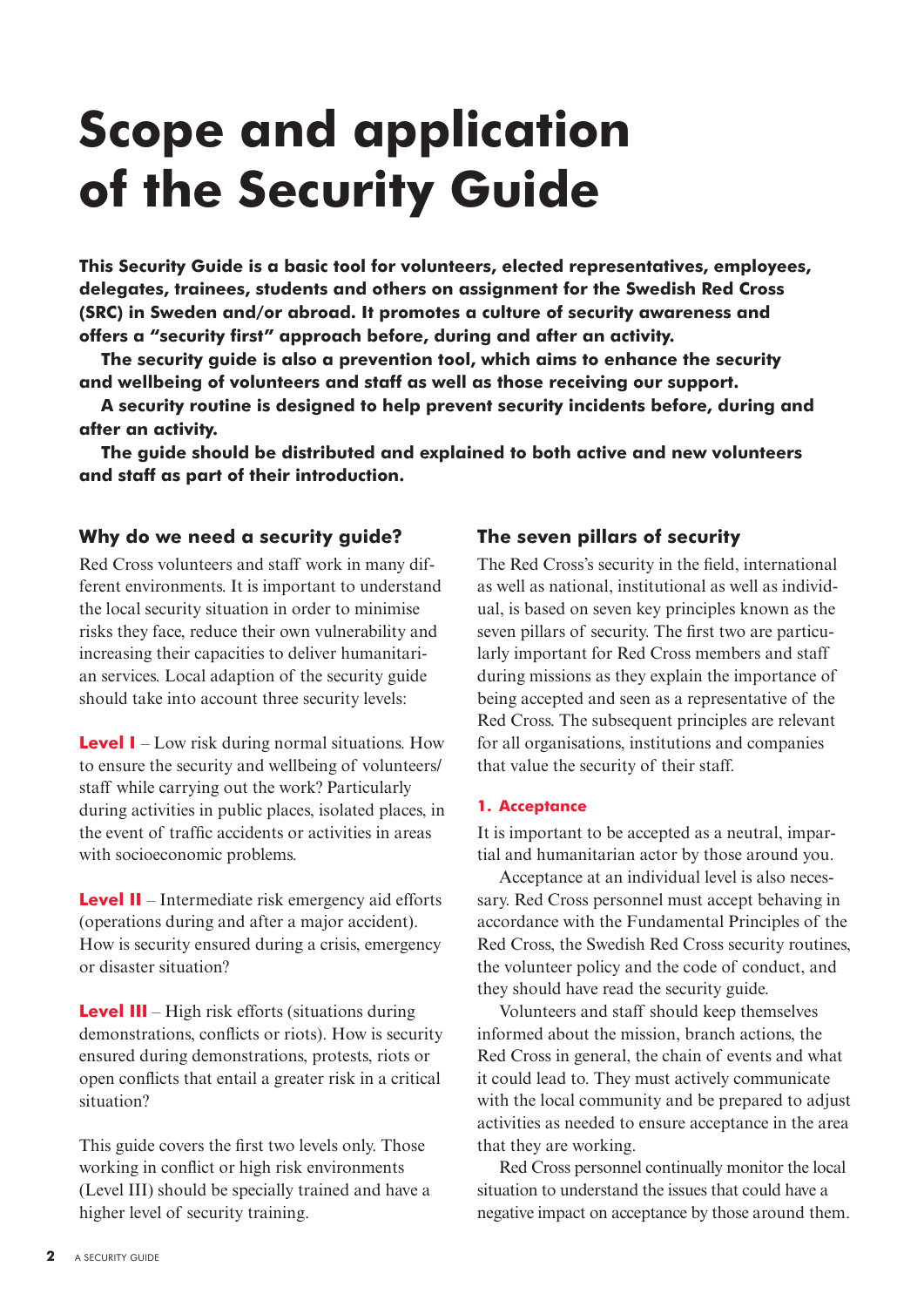#### **2. Identification**

The Red Cross must always be identifiable and uses the emblem to achieve this.

Equipment, uniforms, vests, badges, hats and banners being used should be clearly marked with the SRC emblem.

Red Cross personnel should carry some form of photo identification or wear a badge, vest or hat. These emblems, hats, vests and similar should only be used when on duty and should be taken off at the end of the activity.

Do not use equipment, symbols or clothing that could be mistaken for any military, law enforcement or another organisation with a political/ religious affiliation. This is for your own safety and to prevent misunderstanding.

#### **3. Information**

All information must be up to date and there must be an effective method for rapid dissemination, particularly if the information relates to security.

Red Cross personnel should strive to gather and share as much security-related information as possible. All security incidents must be reported, mapped and analysed promptly.

This to prevent similar events from reoccurring.

The branch or supervisor within the Red Cross should provide a roster containing contact details for everyone who is actively involved in the activity.

Changes in the security situation should be reported to the relevant official immediately.

Maintaining good relations with the media is important. On RedNet there are hints and advice for this: [http://rednet.redcross.se/Kontakt/Sociala](http://rednet.redcross.se/Kontakt/Sociala-medier/)[medier/](http://rednet.redcross.se/Kontakt/Sociala-medier/)

#### **4. Regulations**

The Swedish Red Cross security regulations and routines are mandatory for all Red Cross personnel. These can be found on RedNet: [http://rednet.redcross.se/var-forening/Kretsen---en](http://rednet.redcross.se/var-forening/Kretsen---en-ideell-forening/Hot-och-sakerhet/)[ideell-forening/Hot-och-sakerhet/](http://rednet.redcross.se/var-forening/Kretsen---en-ideell-forening/Hot-och-sakerhet/)

In the event of special activities, specific regulations should be drawn up in order to minimise risks and ensure a secure working environment. These might be regionally or locally specific and are subject to the preparedness plans that have been drawn up based on a risk assessment.

#### **5. Behaviour/ Conduct**

All Red Cross volunteers, members and staff on duty are representatives of the Red Cross and their behaviour/ conduct affect the entire organisation's image and reputation. The Behaviour also affects the personal security.

Red Crossers should be well-informed about the local security situation. They should behave appropriately and be aware of and react to changes.

Red Cross personnel must understand the security aspects of the ongoing activity.

Red Cross personnel may never provoke a situation with offensive or aggressive behaviour. Respect diversity, cultural, political, social and religious ideas.

Red Crossers should look after their own physical and mental health and ask for support when needed.

#### **6. Communication**

Having a reliable and independent communication system is extremely important for the security of Red Cross personnel in a crisis situation.

Good communication ensures effective coordination and is crucial in a crisis situation when emergency assistance is requested.

Radio, mobile phone, the internet and other equipment as such will not necessarily increase an individual's security, but the correct usage of it will.

#### **7. Protection**

Measures should be taken to ensure the protection of Red Cross personnel. Regular servicing and correct usage of equipment, vehicles and other property should also be ensured.

The personal protection includes accident insurance, first aid training, priority access to special protection areas (SPAs)/premises/storages and protected parking, particularly during evening and weekend activities.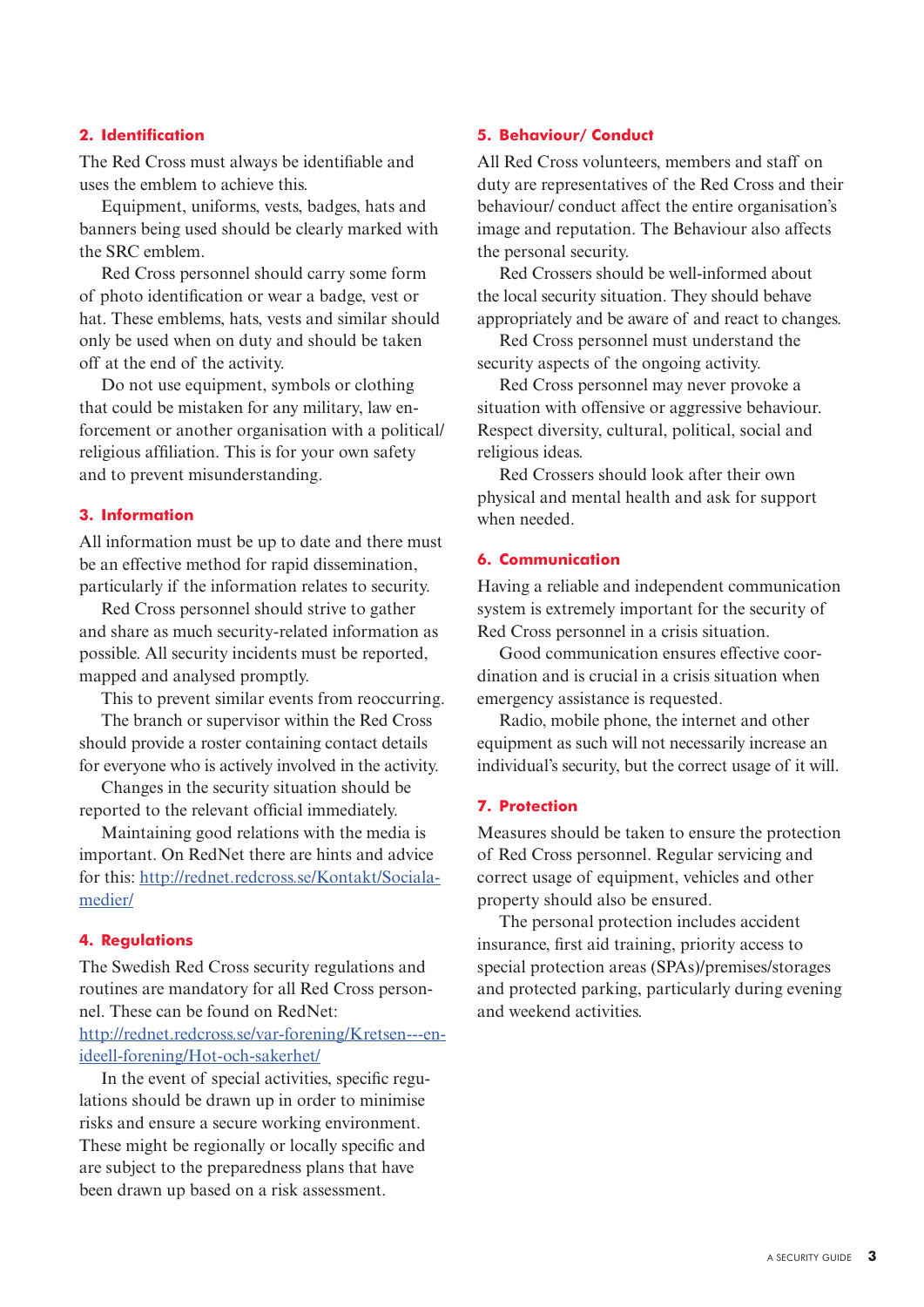#### **Incidents and situations**

Red Cross personnel shall report all security regulation violations, including breaches of the code of conduct, and should be familiar with reporting procedures in the event of an accident or security incident.

Use the email address: incident@redcross.se

#### **Factors that could contribute to incidents**

- 1. Poor understanding of and/or misjudging the security situation and lack of basic security awareness.
- 2. Misjudgement/misunderstanding of the purpose of the activity.
- 3. Lack of coordination and information exchange within the organisation and with other key partners.
- 4. Ineffective security management: lack of guidance, training, coaching and advice.
- 5. Personal problems: provocation and disrespectful behaviour, lack of effective stress management, health problems, inappropriate relationships etc.
- 6. Excessive workload (working hours and/or duties) on the individual.

#### **Creating a security culture**

The Swedish Red Cross (SRC) creates a routine for security briefings and updates. These briefings explain the current security situation in the country and in specific locations as well as which preventative measures have been taken. The briefings are based on security analyses, risk and threat assessments and the degree of vulnerability.

#### **What is important when it comes to your personal security?**

• To know that the organisation has fixed plans and routines on security matters. To know about the risks/threats/dangers involved and understand the strategies and routines established to mitigate them.

- be aware that the organisation cares about the individual and offers all necessary support. This includes psychosocial support, customized equipment, guidance, insurance, training, transportation, accommodation and meals when necessary.
- feel comfortable, respected, accepted and part of the organisation.
- be aware of the routine for situation assessments.
- receive regular information about the security guide.
- have a good working environment throughout the activity.

#### **How does a Red Cross volunteer/employee gain safe access to the target group?**

By:

- Ensuring there is an understanding of the fundamental principles of the Red Cross among Red Cross personnel.
- Discussing the risks that the mission/activity entails.
- Stressing the importance of correct usage of the SRC emblem.
- Ensuring visibility of Red Cross personnel, i.e. wearing vests, caps or t-shirts with the SRC emblem on them.
- Being flexible and adaptable to the prevailing circumstances.
- If possible, having practiced the security routines.

The personal approach

- Understanding the fundamental principles and concept of the Red Cross.
- Knowing how the organisation's emblem may be used.
- Personal conduct and behaviour.
- Competence, skill and knowledge.
- Basic security awareness/risk assessment of the local situation.
- Understanding the reporting channels for security management.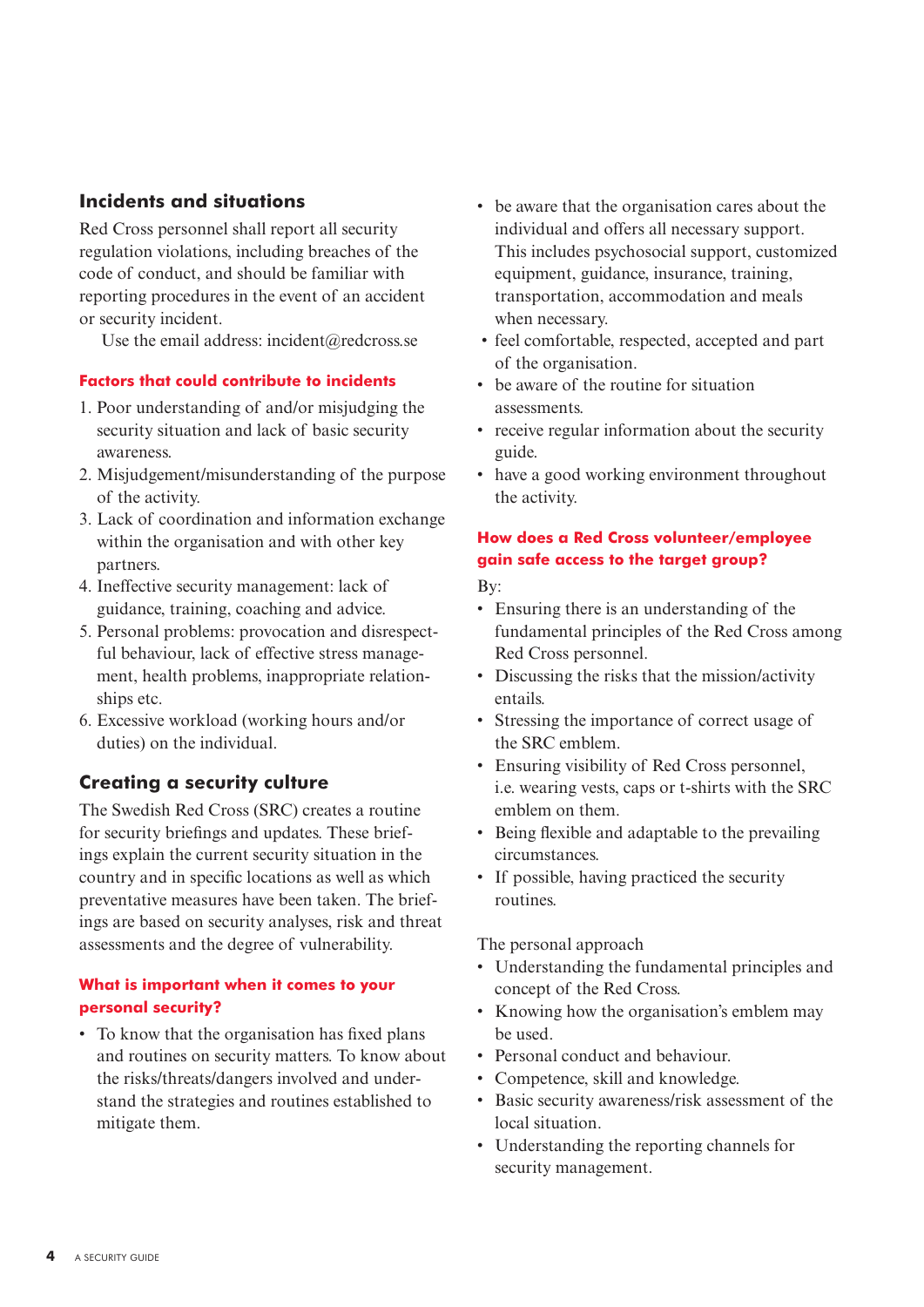#### **The organisation's approach**

- Organisational environment (security culture)
- The security plan is understood and adapted.
- All employees should complete the Federation's Stay Safe E-learning course.
- It is recommended that Volunteers complete the Federation's Stay Safe E-learning course.
- The code of conduct is up to date, explained and signed by everyone.
- Available information about external security contacts/providers.
- Offer the Psychological First Aid (PFA) course.
- Accident insurance is in place.

#### **Risk assessment of the security situation on location**

Red Cross volunteers are part of their local community in which they are operating and are better equipped to understand and assess the local environment that could affect their security and wellbeing, such as:

- 1. Security risks and incidents in schools, residential areas, shops, shopping centres, parks, restaurants, bars, kiosks, ATMs, youth clubs, cinemas, theatres, sports facilities, stations and bus stops, places of religious significance, high risk crime areas.
- 2. Major roads: traffic problems, dangerous locations, sites with high accident rates.
- 3. Violence/threats: against people and property.
- 4. Places with drug problems or prostitution.
- 5. Ethnic, cultural, social, religious and/or political minority groups.
- 6. Discrimination and xenophobia.
- 7. Socioeconomic problems, lack of opportunities, employment market-related problems, working conditions, gang related crime, threats.
- 8. Health risks due to stress.
- 9. Relationships with law enforcement, government authorities, guards and other security actors (formal and informal).

The Red Cross branch is responsible for informing its volunteers about how they should deal with these issues at a local level: What is the security situation locally or in the wider area? Is the branch sufficiently prepared/ equipped to deal with a critical situation?

Planning includes being prepared for the possibility that the situation can change rapidly and how it can affect security.

Being security conscious means knowing whether there are potential threats that could directly or indirectly harm the individual, group and/or equipment/property.

#### **Volunteer coordination**

#### **Elected representatives manage, volunteer leaders lead and volunteers implement.**

- The branch management leads, administers and develops the branch and its activities. It should follow decisions made by the General Assembly, the Swedish Red Cross Central Board of Directors and the Branch Annual Meeting.
- The branch management is responsible for coaching and organising leaders, volunteers, people referred from various authorities, trainees and employees.
- The branch management appoints leaders and can delegate duties to them. They are also responsible for ensuring leaders receive support, further training and the opportunity for personal development.

#### **Important contact information:**

info@redcross.se +46 (0)771 19 95 06  $tib@redcross.se +46 (0)8 452 46 50$ incident@redcross.se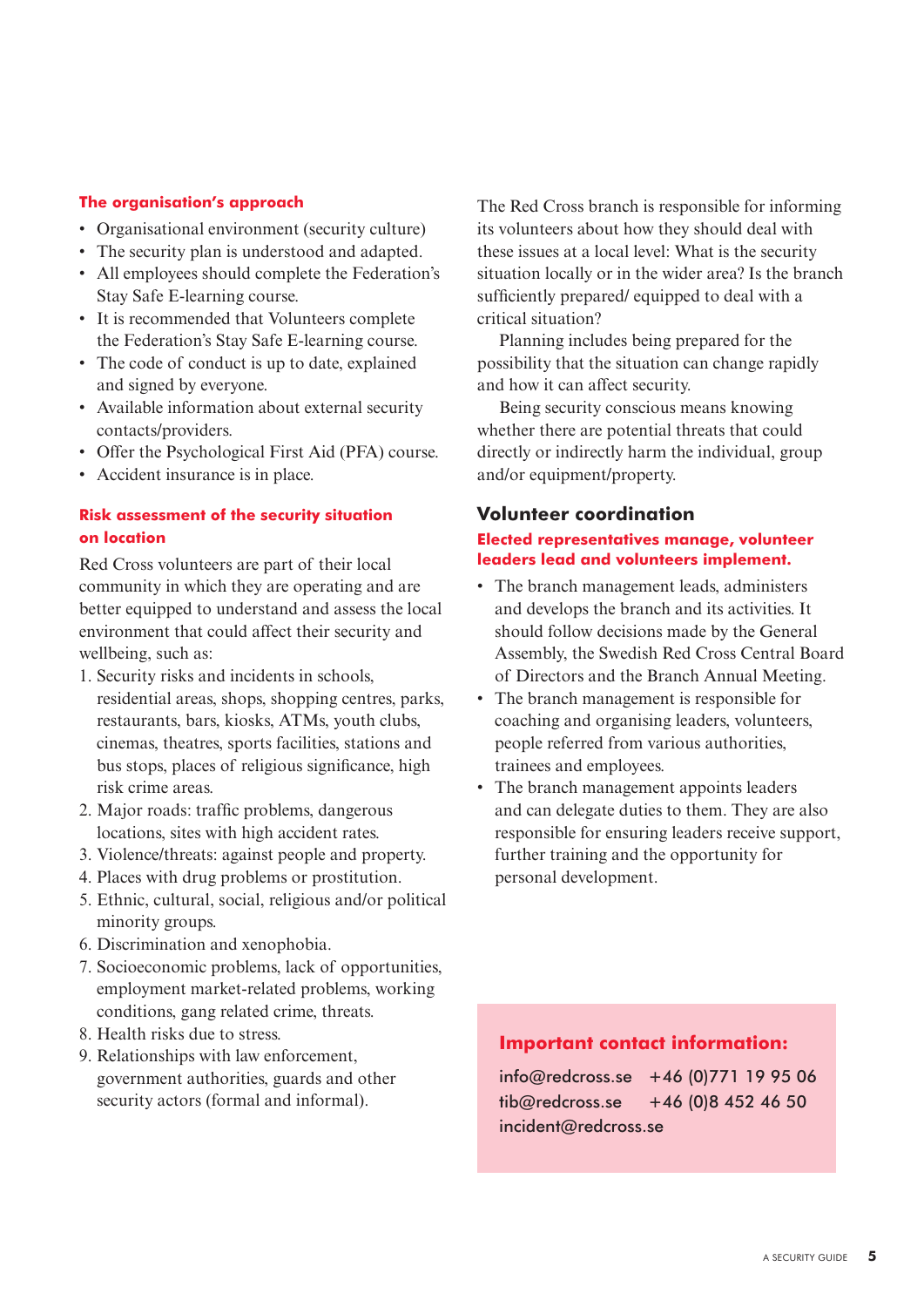### **"The frog in the pot"**

There is an old fable that says if you put a frog into a pot of boiling water, it will leap out right away to escape the danger. But if you put a frog in a pot filled with water that is cool and pleasant, and then you gradually heat the water until it starts boiling, the frog will not become aware of the threat until it is too late.



#### **A frog's survival instincts are geared towards detecting sudden changes**

This story is used to illustrate how people may get themselves into trouble. It is often used as a warning that humans must be careful to watch for slowly changing trends in the environment – not just sudden changes. It is a warning to us to keep paying attention not just to obvious threats, but also to more slowly developing ones.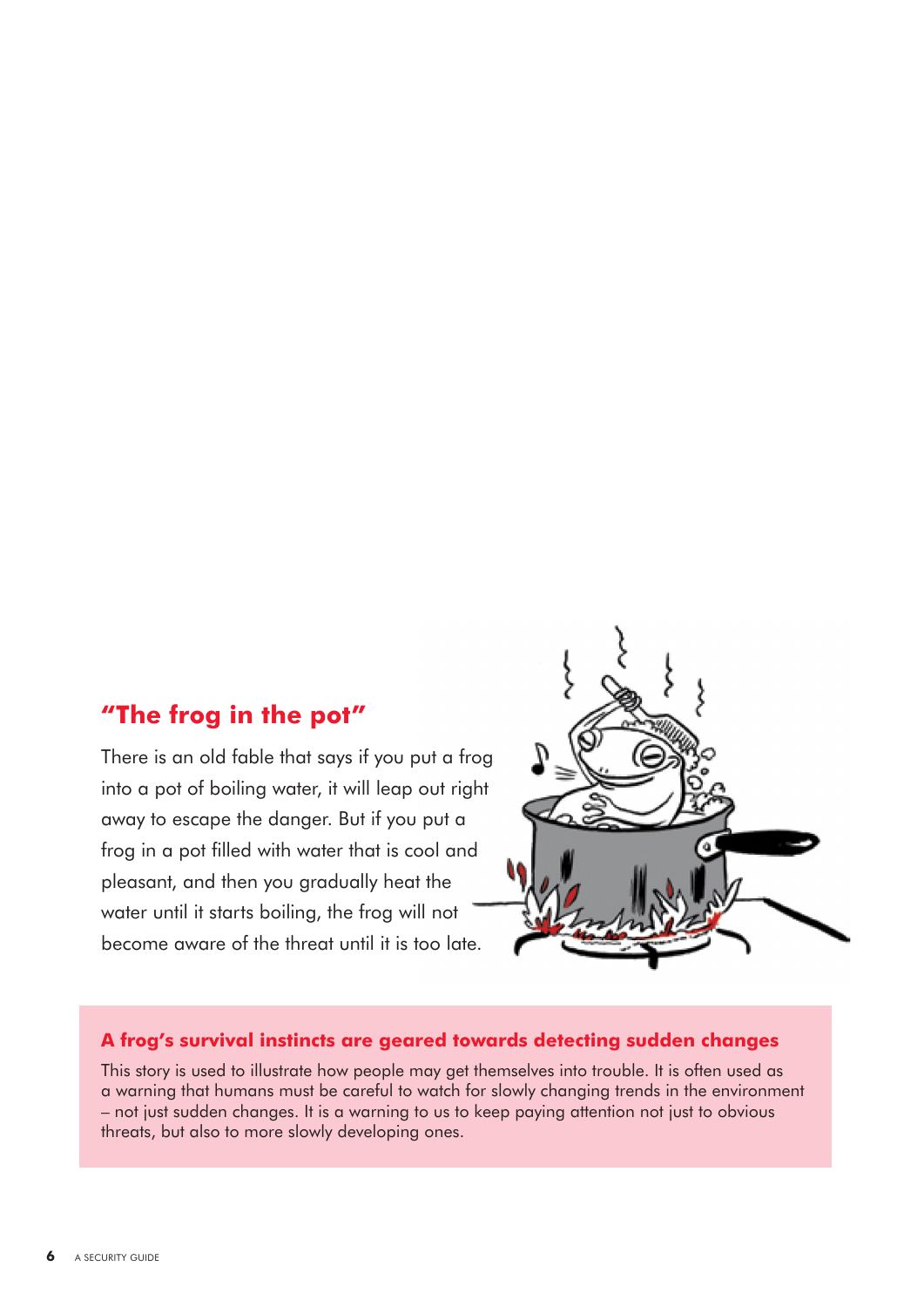# **Self assessment form**

This is a self assessment (checklist) for Red Cross personnel before starting a shift:

| No. | , Kina A<br>situation/individual preparedness                                                                         | No | <b>Some</b> | <b>Yes</b> |
|-----|-----------------------------------------------------------------------------------------------------------------------|----|-------------|------------|
| 1   | Do I understand the fundamental principles of the<br>Red Cross?                                                       |    |             |            |
| 2   | Do I know who I report to?                                                                                            |    |             |            |
| 3   | Do I know who I will be serving with?                                                                                 |    |             |            |
| 4   | Do I know who I will be collaborating with?<br>(external personnel)                                                   |    |             |            |
| 5   | Do I fully understand my task today?                                                                                  |    |             |            |
| 6   | Do I know what kind of reputation the Red Cross has on<br>location?                                                   |    |             |            |
| 7   | Am I wearing something that visibly and clearly identifies<br>me as representative of the Red Cross?                  |    |             |            |
| 8   | Have I received a security briefing?                                                                                  |    |             |            |
| 9   | Am I familiar with the current security situation where<br>I will be located?                                         |    |             |            |
| 10  | Have I checked to see if I am wearing anything that could<br>provoke a reaction?                                      |    |             |            |
| 11  | Do I have all the equipment I need?                                                                                   |    |             |            |
| 12  | Do I have a fully charged telephone?                                                                                  |    |             |            |
| 13  | Do I have the phone number for: the person I report to,<br>the Infoservice, the RC Duty Officer (TiB) and the Police? |    |             |            |
| 14  | Do I know how I should act if someone is violent?                                                                     |    |             |            |
| 15  | Do I know where to go in an unsafe situation?                                                                         |    |             |            |
| 16  | Do I feel fully prepared for today's duty?                                                                            |    |             |            |
| 17  | Do I feel calm?                                                                                                       |    |             |            |

## **Knowledge and understanding of the**

#### **Recommendations with regard to the above answers.**

If you answered "No" or "Some" to any of the above points, then you should seek advice/discuss/update yourself on this/these point(s) with your colleagues or the person you report to before you begin.